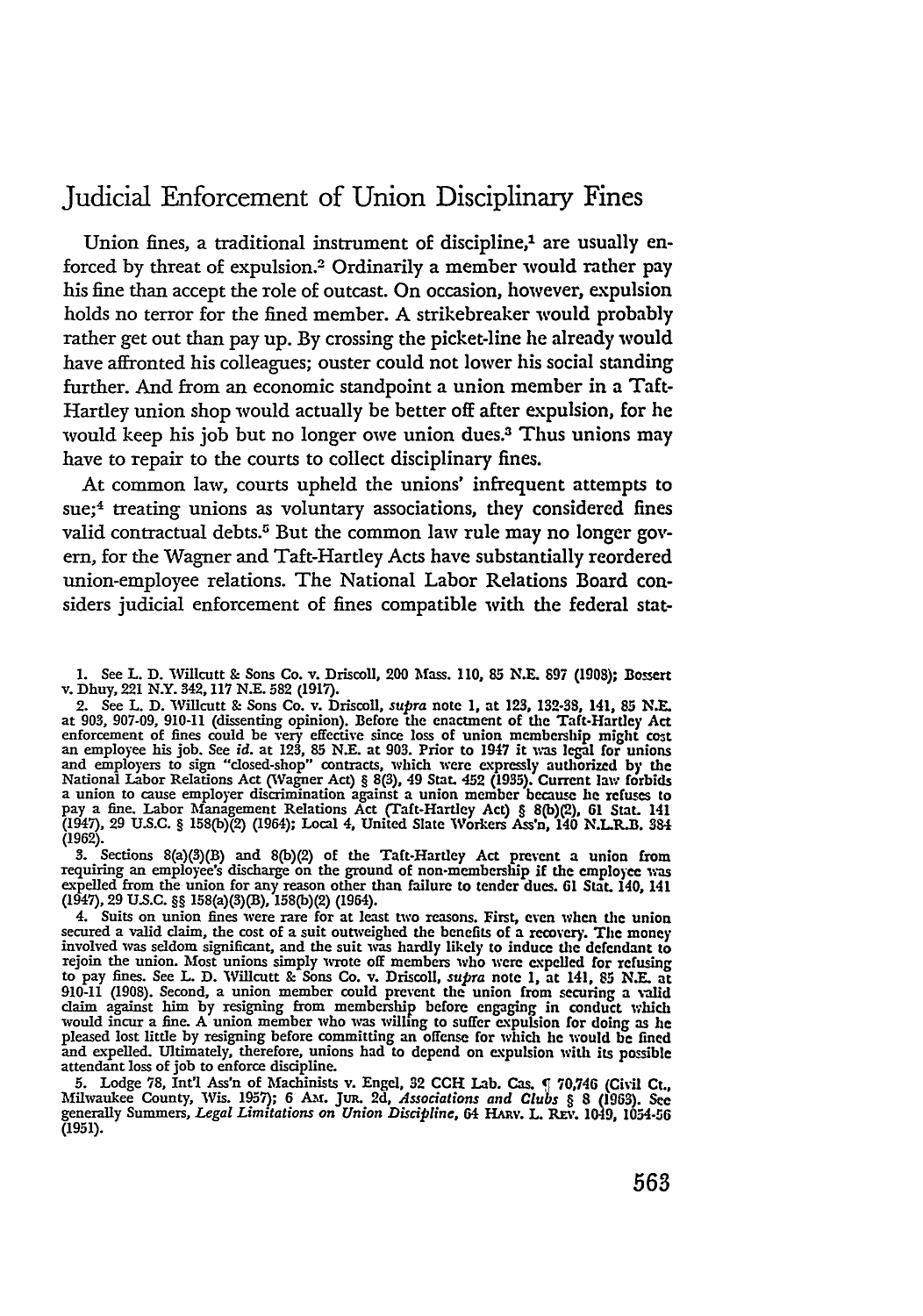utory scheme." But the Seventh Circuit has disagreed, in *Allis Chalmers v. NLRB* a case now before the Supreme Court on certiorari.7

In *Allis-Chalmers* the United Automobile Workers sued members of the union who had refused to pay fines levied for strikebreaking. By a 4-3 vote, the Seventh Circuit held that enforcement of the fines would be an unfair labor practice under Taft-Hartley.<sup>8</sup> The case turns on § 8(b)(1)(A) and § 7 which forbid unions to "restrain or coerce" employees in the exercise of their right to "refrain" from collective activities like strikes. <sup>9</sup>

On a literal reading, the two sections go beyond common law protection: the right to refrain calls for unqualified freedom of choice. This interpretation would bar unions from ever suing strikebreakers. An alternative reading would make fines collectible in court, but only if membership in the union is genuinely voluntary. This is the theory of the common law-the worker should be free to join or not to join the union, but once a member he can be bound by its rules.'0 So con-

6. Local 248, UAW (Allis-Chalmers Mfg. Co.), 149 N.L.R.B. 67 (1964); Local 283, UAW<br>(Wisconsin Motor Corp), 145 N.L.R.B. 1097 (1964).<br>7. 358 F.2d 656 (7th Cir.), cert. granted, 385 U.S. 810 (1966).<br>8. The case arose when a

Wisconsin continued to work during strikes called by the UAW locals which represented<br>the plants. The employees at both plants were covered by union-shop contracts requiring<br>them to join the union within thirty days of hir Union to the extent of paying dues." None of the employees who refused to strike had been expelled from the union or had attempted to resign. After the termination of the strike those union members who had continued to work were called before union trial<br>boards and fined amounts ranging from \$20 to \$100, but many of the fined employees<br>refused to pay. Wisconsin courts have enforced union fi Local 756, ÛAW v. Woychik, 5 Wis. 2d 528, 93 N.W.2d 336 (1958), so a test suit was<br>brought against one employee in the Milwaukee County Court. The union was successful,<br>and the NLRB upheld the recovery against a charge tha

N.L.R.B. 67 (1964). 9. 61 Stat. 140, 141 (1947), 29 U.S.C. §§ 157, 158(b)(1)(A) (1964). It is well settled that strikes are activities encompassed by § 7 and thus subject to the protection provided by § 8(b)(1)(A). Local 1778, Glaziers, 134 N.L.R.B. 702 (1961); International Longshoremen's Union, 79 N.L.R.B. 1487 (1948). The undetermined question is whether a suit on a find constitutes "restraint or coercion" within the meaning of § 8(b)(1)(A) or is a legitimate form of union discipline sanctioned by the pr

enforcement of a union rule which entailed a penalty going beyond forfeiture of member-<br>ship privileges. For example, the NLRB has held that it is a violation of § 8(b)(1)(A) for a<br>union to punish members who refuse to par 61 Stat. 141, 29 U.S.C. § 158(b)(2) (1964). Still, the findings of violations of § 8(b)(l)(a) are<br>indicative of the scope of the protection provided by the section. Further, there are other<br>cases in which unions violated and the union for failure to pay a disciplinary fine. Local 479, Amalgamated Clothing Workers (Jaymar Ruby, Inc.), **151** N.L.R.B. **555 (1965).**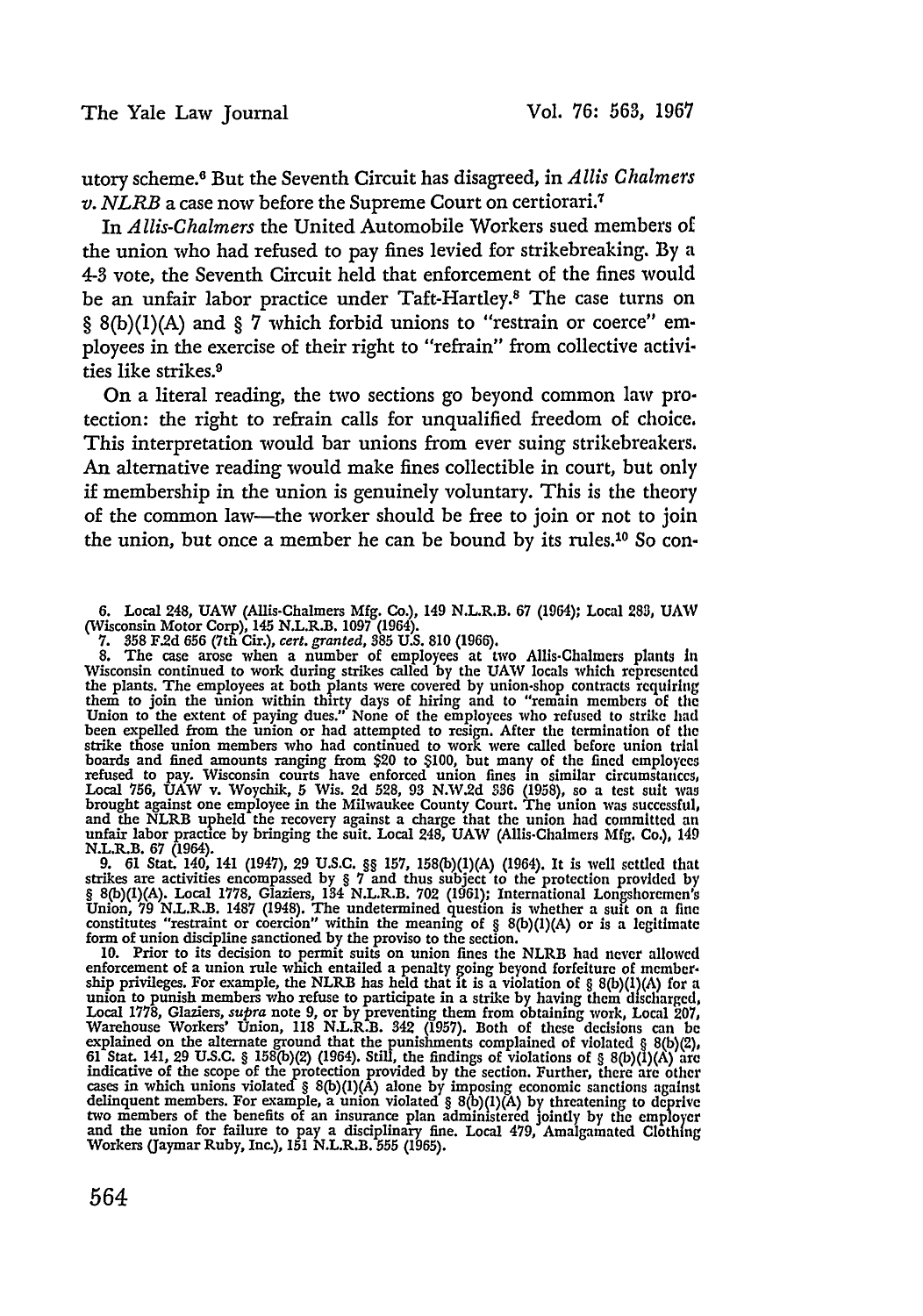strued, the Act would allow judicial enforcement of fines in all open shop situations.

When a union shop is in force, the problem is more complicated. Under Taft-Hartley's § 8(a)(3), a collective agreement may require as a condition of employment that every employee acquire union "membership" after he has been hired.<sup>11</sup> But other sections of the Act may enable an employee to reject the full duties of membership and satisfy his union shop obligations merely by paying dues. If this construction is correct, actual membership in a union is voluntary even under a union shop.

The *Allis-Chalmers* court split on precisely this issue. The majority read the statute literally: the law says that membership may be required as a condition of employment; hence membership is not voluntary. The minority, however, pointed to Taft-Hartley's § 8(b)(2), which allows the union to have an employee fired for non-membership only if the sole material condition of membership is payment of dues and initiation fees. Recently, the Seventh Circuit held that an employee **who** tendered dues and fees to his union, but refused to take an oath of allegiance, could not be discharged under a union shop clause.<sup>12</sup> Accordingly, reasoned the *Allis-Chalmers* minority, a new employee is free to spurn membership so long as he pays dues. If instead he accepts membership, he has voluntarily exposed himself to the union's power of discipline, and can be sued on a fine.

In one sense, the minority view is correct: recent case law does suggest that an employee may decline formal membership.<sup>13</sup> But only

11. **61** Stat. 140 (1947), as amended, **29 U.S.C. §** 158(a)(3) (1954). 12. Union Starch **&** Refining Co. v. NLRB. **186 F.2d 1008** (7th Cir.), *cert. denied,* <sup>342</sup>

The foregoing cases suggest an inconsistency in the NLRB's position that suits on fines are not barred **by** § **8(b)(1)(A).** Logically it is difficult to distinguish between the coercion which results from loss of employment or insurance benefits and that which results from<br>loss of a suit on a fine. The conceptual basis for holding that a union may enforce a rule<br>imposing a legal liability but not one impo dear.

**U.S. 815 (1951).** 13. In NLRB v. General Motors Corp., **373 U.S.** 734 (1963), the Court found that an agency-shop agreement which required all employees to pay union dues and in return allowed them to share equally in union strike, educational, and retirement benefits but<br>which conditioned participation in union meetings and voting on union membership,<br>made freely available at the option of the employee, horn, **373 U.S.** 746 **(1963),** the Court carried the analogy between the agency shop and the union shop further **by** holding that § 14(b) of Taft.Hartley, **61 Stat.** 151 (1947), **29** *U.S.C.* 164(b) (1964), permitted the states to outlaw the agency shop even though § 14(b) is<br>written in terms of "agreements requiring membership in a labor organization" only<br>(emphasis added). In sum, the Court appears to have co requirement of a union-shop agreement is satisfied **by** mere tender of the required initiation fee and dues, the employee being under no further obligation whatsoever to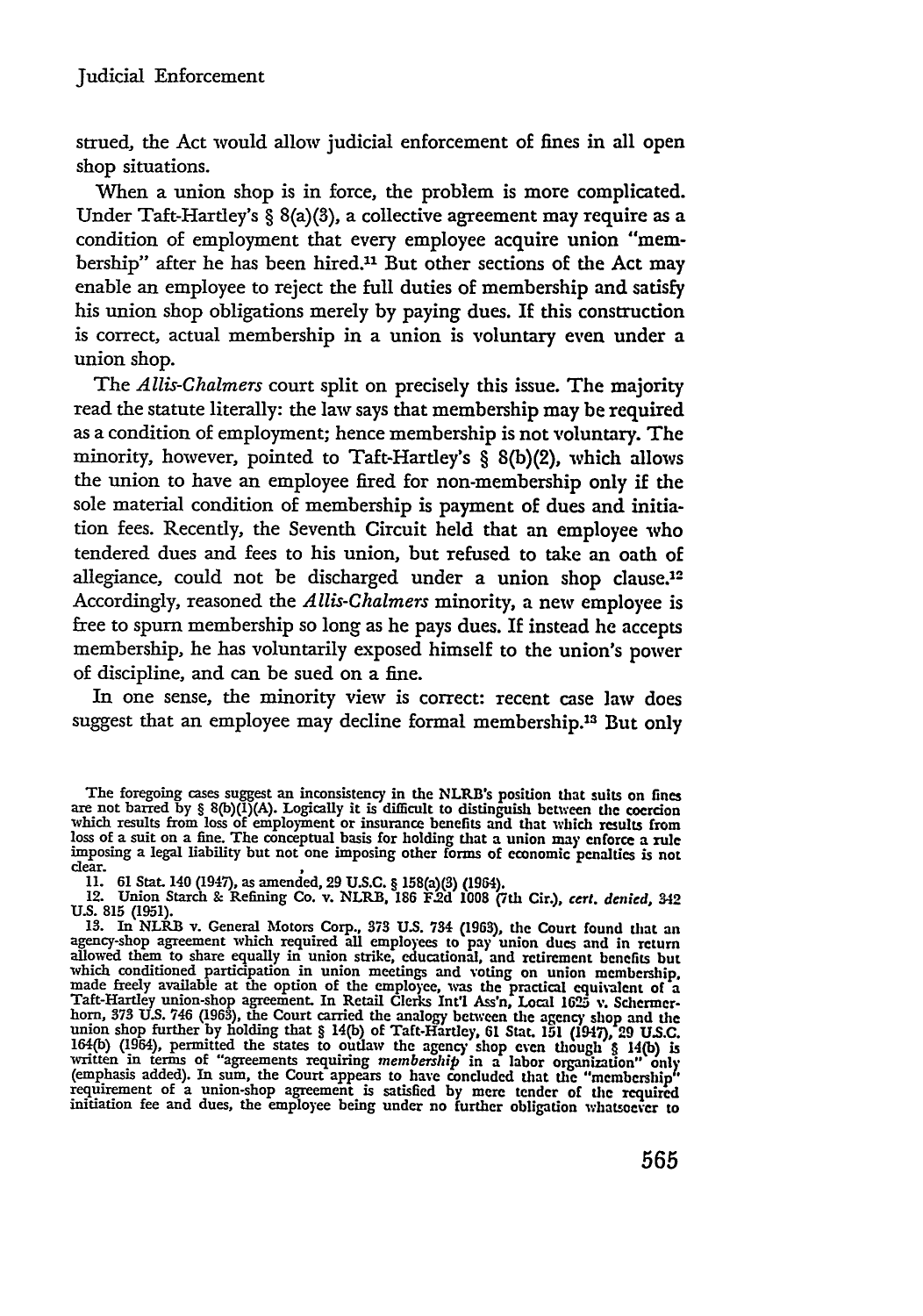regular readers of F.2d would know this point of law. Often the union shop contract says that "membership" is required; 14 for that matter, so does the Taft-Hartley Act. Even a carefully explicit union security clause, like the UAW's,<sup>15</sup> will probably escape the attention of the average worker. Most new employees will assume that they have to join the union and will acquire membership without giving the matter a second thought.

Rules limiting resignation also belie the voluntary character of union membership. Even a member who joined deliberately may find it difficult to change his mind. For example, under a UAW constitutional provision upheld by the First Circuit, all resignations must be submitted by registered mail to the financial secretary of the member's local within ten days of the end of the fiscal year.<sup>16</sup> Rules like these bind a new member to a choice made at the moment of his slightest acquaintance with the union. If courts can enforce obligations on dissidents thus locked into membership, the right to refrain from union activities will be illusory.

To be sure, some restraints on resignation are justified. The union should be able to require that a reluctant member quit before breaking the rules, not merely before paying the fine. And it may even say that a man who takes part in a strike vote is bound by it. But if membership is to be genuinely voluntary, the union must offer dissidents a continuing, realistic choice to opt out of union solidarity.

In sum, it is unrealistic to assimilate the common law's receptivity to union suits on fines with the objectives of Taft-Hartley. The Court could, of course, condition enforcement in each case on a finding that the delinquent employee's membership was voluntary. Courts would then have to scrutinize the circumstances of his entry into the union and the constraints limiting his opportunity to resign. To minimize subterfuge, the burden could be placed on the union to show that the employee knew of his right to refrain from membership. But this approach would take the judiciary down a tedious path. More important, it would offer quite uncertain protection to the individual worker. Anything less than a flat prohibition on judicial enforcement

the union. See NLRB v. General Motors Corp., *supra,* at 743. The NLRB has adopted this view explicitly. Marlin Rockwell Corp., 114 N.L.R.B. **553** (1955).

<sup>14.</sup> See the model union-shop clause drawn by the NLRB for the guidance of bargain. ing representatives, Keystone Coat, Apron & Towel Supply Co., 121 N.L.R.B. 880, 885

**<sup>(1958).</sup> 15.** The contracts involved in the *Allis-Chalmers* case required employees to "remain members of the Union to the extent of paying dues." **258 F.2d** at **657.**

**<sup>16.</sup>** NLRB v. International Union, **UAW, 320 F.2d** 12 (1st Cir. **1963).**